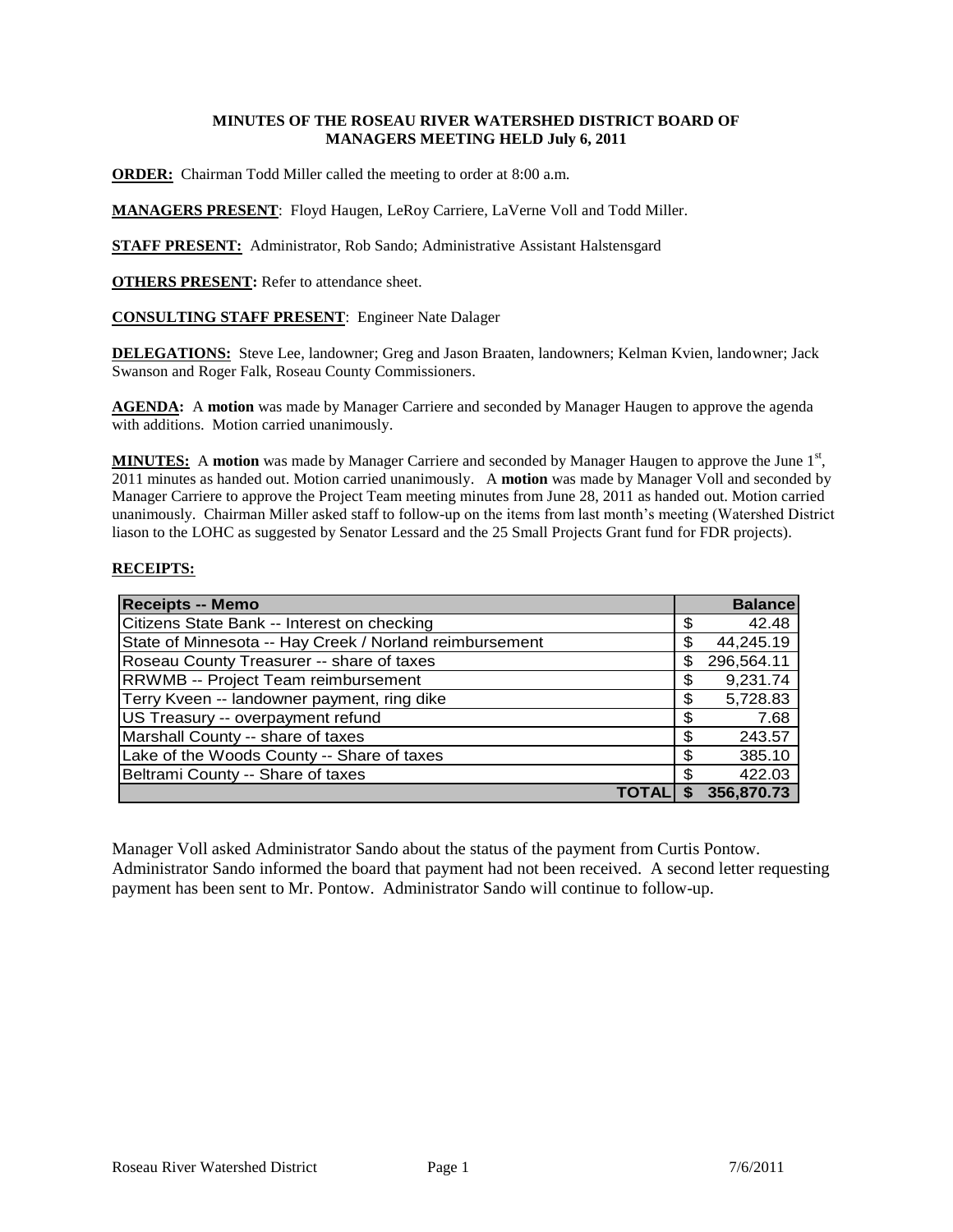| <b>Bills -- Memo</b>                                        |                           | <b>Amount</b> |
|-------------------------------------------------------------|---------------------------|---------------|
| City of Roseau -- utilities                                 | \$                        | 195.77        |
| Verison -- cell phone charge                                | \$                        | 51.32         |
| CenturyLink -- phone bill                                   | \$                        | 101.36        |
| Sjoberg's Cable TV -- cable internet                        | \$                        | 43.32         |
| Marco -- copier maintenance                                 | $\overline{\mathcal{S}}$  | 20.00         |
| Minnesota Energy -- natural gas bill                        | \$                        | 42.64         |
| Law Office of Steve Anderson -- legal services              | \$                        | 62.50         |
| Floyd Haugen -- meetings, mileage and expenses              | \$                        | 410.53        |
| LeRoy Carriere -- meetings, mileage and expenses            | \$                        | 184.70        |
| Todd Miller -- meetings, mileage and expenses               | \$                        | 805.01        |
| LaVerne Voll -- meetings, mileage and expenses              | \$                        | 419.57        |
| Rob Sando -- expenses and mileage                           | $\overline{\mathcal{L}}$  | 819.95        |
| Rob Sando -- salary                                         | \$                        | 3,111.87      |
| Tracy Halstensgard -- wages                                 | \$                        | 1,850.91      |
| Postmaster -- board mailing                                 | $\overline{\mathcal{S}}$  | 20.80         |
| PERA -- employee and employer share                         | $\overline{\mathfrak{s}}$ | 868.67        |
| Internal Revenue Service -- 941 tax                         | \$                        | 1,606.29      |
| Doug's Supermarket -- food for meetings and supplies        | $\overline{\mathcal{L}}$  | 80.16         |
| West Group -- Minnesota statute books                       | \$                        | 504.46        |
| Kathy Marvin -- office furniture                            | \$                        | 3,600.00      |
| Red River Watershed Management Board -- share of taxes      | \$                        | 62,939.18     |
| Spruce Valley Corporation -- Hay Creek construction expense | \$                        | 53,550.00     |
| <b>TOTAL</b>                                                | \$                        | 131,289.01    |

**BILLS:** A **motion** was made by Manager Haugen to pay the normal monthly bills excluding the property taxes, seconded by Manager Carriere. Motion carried unanimous.

## **DELEGATIONS:**

Landowner Steve Lee addressed the board with an issue concerning an ag dike built by Ardmore Haugen. Mr. Lee presented the board with a copy of the original permit, RRWD Board meeting minutes discussing the issue and aerial photos. Manager Voll made a **motion** to have Administrator Sando meet with Mr. Haugen and Mr. Lee to review the situation and request the dike be removed, seconded by Manager Carriere. Motion carried unanimously. Mr. Lee also discussed an issue on land he recently purchased in section 19 concerning the removal of a culvert in a field road. Mr. Lee stated that there has been a dispute over the property line. There is a field road currently acting as a dike. A **motion** was made by Manager Voll and seconded by manager Carriere to have Administrator Sando review this situation and report back to the board. Motion carried unanimously.

Jason and Craig Brateng addressed the board with a request to clean Ditch 16. Administrator Sando will discuss with other landowners (John Harder farms Buddy Erickson's land). Mr. Brateng also mentioned the need for spraying the ditch outlet into the river. There is also a culvert that has "sow-bellied" and needs to be replaced. Chairman Miller suggested requesting FEMA reimbursement for the culvert replacement.

# **PROJECT TEAM & ENGINEERS REPORT:**

Hay Creek/Norland: Engineer Dalager stated that Spruce Valley continues to work. Compaction testing has taken place and all tests have been passed even with the wet conditions. Engineer Dalager stated that even more work needs to take place in July and August for construction to be completed in 2012. There was some discussion of the seed mix to be applied. Engineer Dalager discussed the mitigation for the project. A **motion** was made by Manger Haugen to move forward with letting the bids for the mitigation plan with the bid opening scheduled for next month, seconded by Manger Carriere. Motion carried unanimously. Chairman Miller asked about the signage for the mitigation areas. The project bills will be addressed later in the meeting.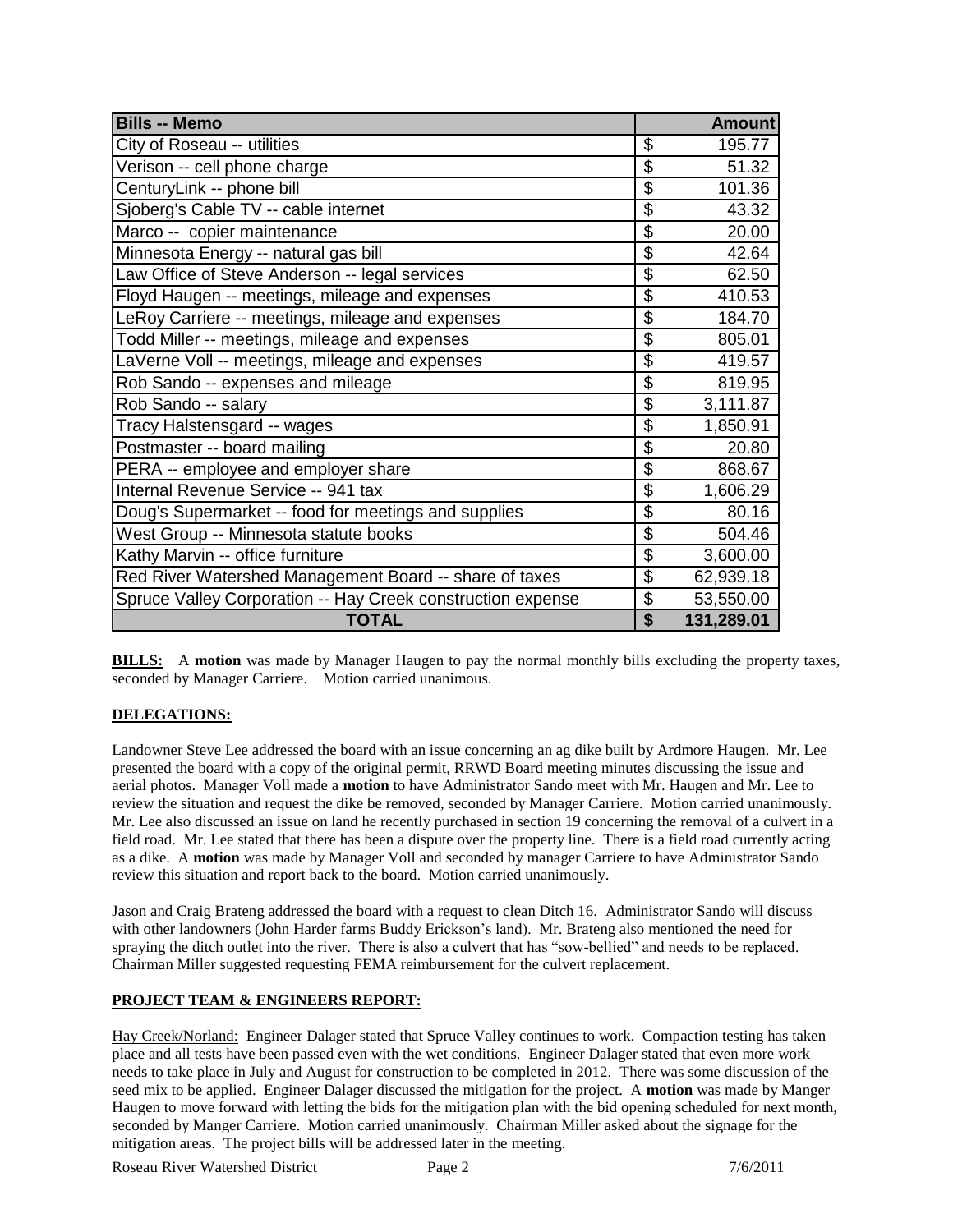Kelman Kvien requested that a culvert in a collector ditch be moved  $\frac{3}{4}$  of a mile to the west. Engineer Dalager stated that it would be uncertain who would own the land in the future and it would be adding  $\frac{3}{4}$  of a mile of ditch to be maintained by the project. It was the recommendation of the board to leave the project as is and Mr. Kvien can submit an application for the additional culvert. A **motion** was made by Manager Voll, seconded by Manager Haugen to approve permit #11-10 for installation of a 24" culvert with trap submitted by Mr. Kvien, dependant upon the approval of Roseau County. The approval of the permit request will not include the cleaning of the  $\frac{3}{4}$  of a mile of ditch. Motion carried unanimously. Administrator Sando asked if Mr. Kvien was interested in mowing the Hay Creek Corridor. Mr. Kvien declined. Administrator Sando will review other options. Manager Voll stated that the County may be able to do the mowing.

Palmville Project: Chairman Miller discussed the Joint Powers Agreement review by Attorney Anderson. Chairman Miller suggested sitting down with Attorney Anderson and making changes to be submitted to the State. That was the recommendation of the board. Garry Bennett was not able to review the request for cleaning, however he stated if he didn't have a problem with it, the Board could request an amendment to the current permit. Chairman Miller discussed brushing. Administrator Sando will contact Loren Horner to see if it is dry enough to finish brushing and clearing on the berm and access road.

Beltrami: Chairman Miller stated that there has been no further progress on the project due to state shutdown.

Big Swamp: Manager Haugen stated there was no meeting.

Lee Ring Dike: Chairman Miller discussed the extension request. Manager Haugen made a **motion** to approve the extension request from Olson Construction, seconded by Manager Carriere. Manager Haugen and Carriere voted for and Manager Voll and Miller voted against. Motion did not carry. There was discussion on requesting Olson Construction install two culverts. Administrator Sando will speak to Mr. Olson about this. There was discussion on the bill from Houston Engineering in the amount of \$7,468.65. Manager Voll made a **motion** to table the bill until a representative from Houston Engineering is here to discuss it, seconded by Manager Carriere. Motion carried unanimously. Administrator Sando discussed the funding of the ring dike.

WD 3: Manager Haugen stated that there was no work being done right now. He also stated that the spoil is being set very close to the ditch and may be a maintenance issue further down the road. Chairman Miller also stated that the back slope looked messy and rough and could be a maintenance issue. Administrator Sando or Manager Haugen will address this issue with the contractor. Manager Haugen stated that it would be about \$1,500.00 for the cat walks and lift controls to be installed on the angle pipes in Lat. 3 of WD 3. Manager Haugen also stated that he and Administrator Sando had been out yesterday viewing pipes. Manager Haugen recommends replacing a pipe between sections 35 and 36 of Politz Township ¾ of a mile south of CR 10. He also requested mowing. A **motion**  was made by Manager Carriere and seconded by Manager Voll to approve the construction and installation of the cat walks and lift mechanisms by Dennis Wahl. Motion carried unanimously. Administrator Sando discussed the beaver dam situation in Lateral 2. Manager Carriere made a **motion** to remove the beaver dam and complete the associated cleaning that needs to be done; replace the damaged culvert and trap; and block the east side illegal culvert, seconded by Manager Voll. Motion carried unanimously. Casey Pearson traps in that area. There was discussion on spraying the ditches. Administrator Sando will provide maps showing what needs to be sprayed to the County as soon as possible.

WMA: There was discussion on the Project Team meeting on the WMA. Engineer Dalager stated that the DNR has sought RFP's for engineering services for some projects they may be doing. Engineer Dalager stated this is something that the Watershed should check on as there may be the possibility to coordinate some of our project efforts.

### **COMMITTEE REPORTS:**

Rules Committee: Manager Carriere has provided information to Administrative Assistant Halstensgard. There will be a draft for the next board meeting. Engineer Dalager discussed the study being done on Tiled Drainage.

Personnell Committee: Committee will be scheduling a performance review for Administrator Sando. Governing Documents: Nothing to report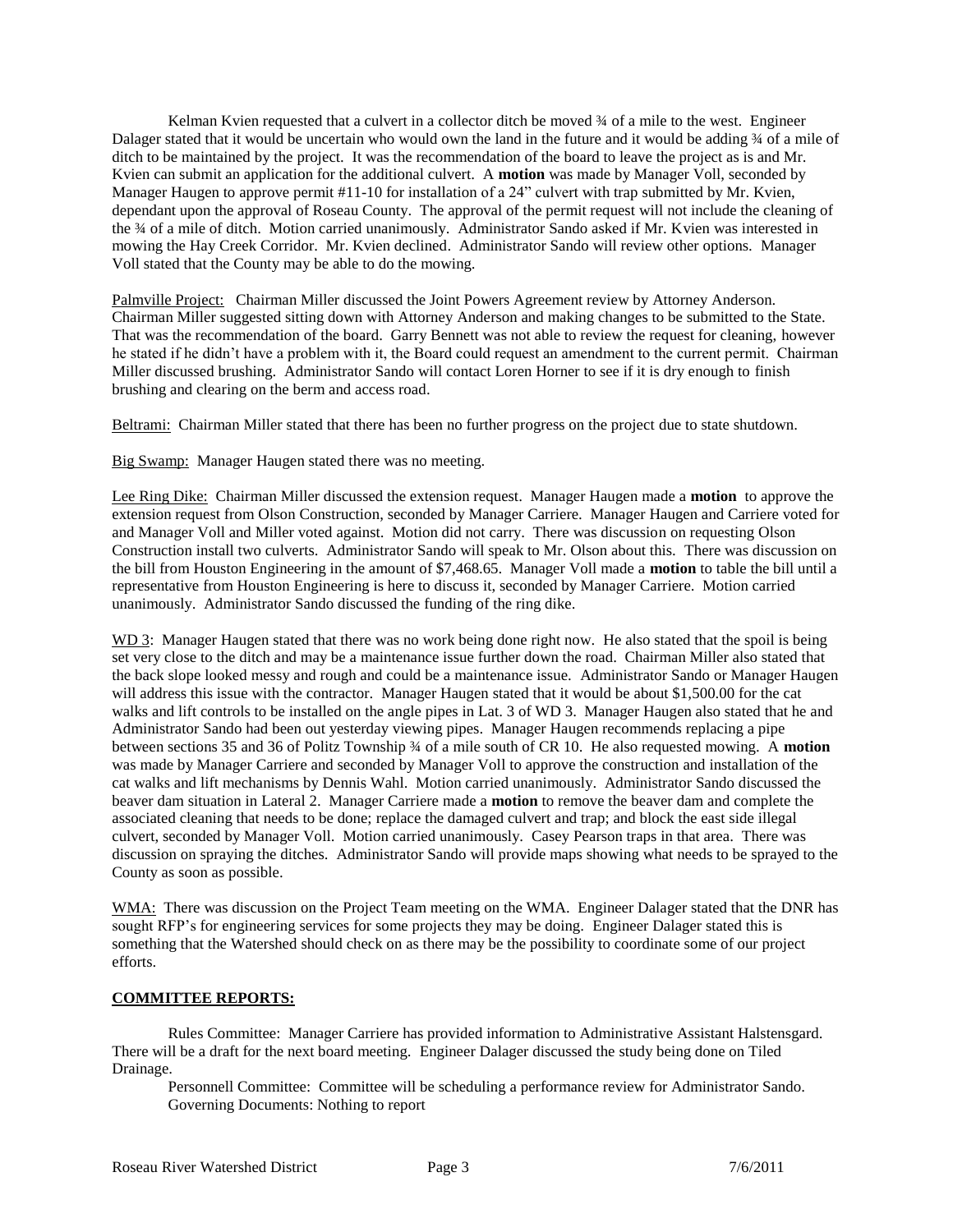# **PERMITS:**

A **motion** was made by Manager Haugen and seconded by Manager Voll to approve Permits #11-07 (Overland Corporation). Motion carried unanimously.

A **motion** was made by Manager Voll and seconded by Manager Carriere to approve Permits #11-08 (Charles Skoglund). Motion carried unanimously.

A **motion** was made by Manager Haugen and seconded by Manager Voll to approve Permits #11-09 (RCHD). Motion carried unanimously.

Administrator Sando updated the board on permit #11-03 (Rick Solberg). A **motion** was made by Manager Haugen, seconded by Manager Carriere to approve the permit. Motion carried unanimously.

### **RRWMB Report:**

Chairman Miller discussed the treasurer's report; there was \$6 million in the bank going into the State government shutdown. The RRRA is requesting a dedicated COE person for the Red River Valley. Chairman Miller also spoke about the LCCMR endeavor being taken on by Attorney Lewis Smith. The presentation consisted of looking at the public utility of drainage law not just drainage benefit. One of the goals is to look at water management from a watershed perspective, not just legal boundaries (ie. county or township lines).

### **Administrator's Report:**

Administrator Sando reported on the following issues:

- E-mail from Ron Harnack on the questions the County had on PILT. Commissioner Swanson stated that if the information from Mr. Harnack is correct, he personally has no problem with proceeding with PILT.
- Engineer Dalager commented on the JPA for Palmville.
- Discussion with Mayor Jeff Pelowski on WI funding. Will be meeting with Dave Drown on inspecting the WI.
- Wes Otto will be haying the WI system again
- FEMA DR 1982 assessment
- Annual Report and audit. Chairman Miller had some questions on the audit report regarding coverage of accounts. Administrator Sando will check on the FDIC amounts covered. Manager Carriere made a **motion** to approve the Audit report, seconded by Manager Voll. Motion carried unanimously. Manager Carriere made a **motion** to finalize the Annual Report after comments from Managers and submit it to BWSR, seconded by Chairman Miller. Motion carried unanimously.
- Annual leave
- The Board directed Administrator Sando to sell the excess office equipment.
- Mowing ditch 8
- 1135 funding A **motion** was made by Manager Carriere, seconded by Manager Hauger to sign the resolution requesting consideration for 1135 funding. Motion carried unanimously.

**RRIW:** There has been no meeting. Chairman Miller spoke about the inability to collect Lidar data in Canada. There was discussion of forming a Roseau River Conservation District.

### **OLD BUSINESS:**

The board was updated on progress on the website.

### **NEW BUSINESS:**

The Board discussed the State government shutdown and the effect on project funding. There was discussion on taking out a loan with immediate payoff capability to cover the construction costs. The board directs Administrator Sando and Manager Haugen to make the arrangements. A **motion** was made by Manager Carriere, seconded by Manager Voll to approve payment of the HDR Engineering bill and the Spruce Valley Corporation bill upon securing the loan at Boarder State Bank. Motion carried unanimously.